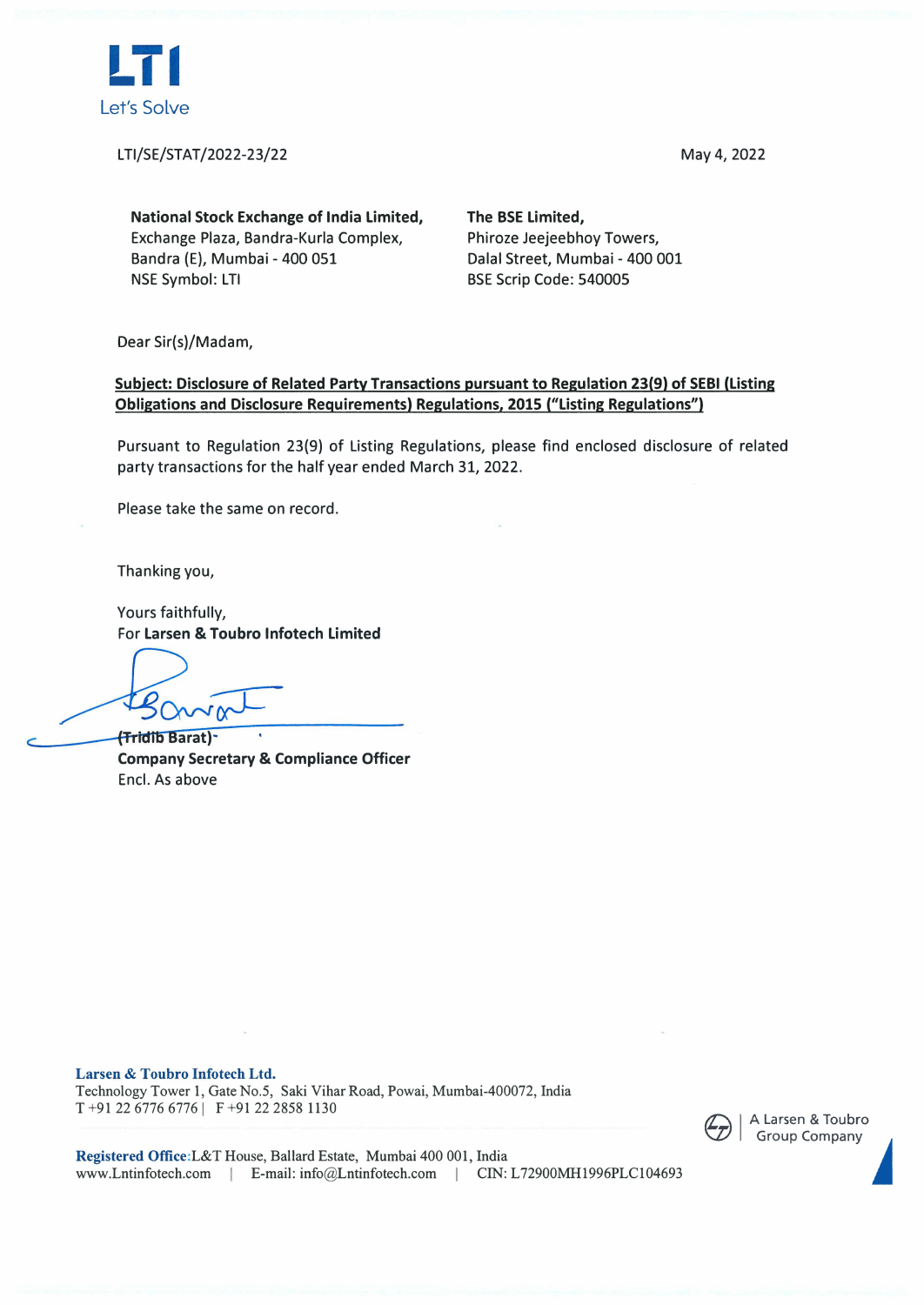|              | Disclosure of related party transactions for the half year ended March 31, 2022                                    |                                                                                              |                                                                                            |                                         |                                                                                                                                  |                                                                                              |                          |                                                                                                                                                                                                                      |      |               |                                                                    |                      |               | (Amount in INR Millions)<br>Additional disclosure of related party transactions - applicable only in case the related party transaction relates to loans, inter-corporate deposits, advances or<br>investments made or given by the listed entity/subsidiary. These details need to be disclosed only once, during the reporting period when such transaction was |
|--------------|--------------------------------------------------------------------------------------------------------------------|----------------------------------------------------------------------------------------------|--------------------------------------------------------------------------------------------|-----------------------------------------|----------------------------------------------------------------------------------------------------------------------------------|----------------------------------------------------------------------------------------------|--------------------------|----------------------------------------------------------------------------------------------------------------------------------------------------------------------------------------------------------------------|------|---------------|--------------------------------------------------------------------|----------------------|---------------|-------------------------------------------------------------------------------------------------------------------------------------------------------------------------------------------------------------------------------------------------------------------------------------------------------------------------------------------------------------------|
|              | Details of the party (listed entity / subsidiary) entering into the<br>Details of the counter party<br>transaction |                                                                                              |                                                                                            |                                         |                                                                                                                                  | In case monies are due to either<br>party as a result of the transaction                     |                          | undertaken.<br>In case any financial indebtedness is incurred to make or give loans,<br>Details of the loans, inter-corporate deposits, advances or investments<br>inter-corporate deposits, advances or investments |      |               |                                                                    |                      |               |                                                                                                                                                                                                                                                                                                                                                                   |
| <b>Sr No</b> | <b>Name</b>                                                                                                        | <b>PAN</b><br><b>Name</b>                                                                    | Relationship of the counterparty with the<br><b>PAN</b><br>listed entity or its subsidiary | Type of related party transaction       | Value of the related party<br>$\vert$ transaction as approved by $\vert\,$ transaction during $\,\vert\,$<br>the audit committee | <b>Value of</b><br>the reporting period $\int$ Opening balance $\int$ Closing balance $\int$ |                          | <b>Nature of</b><br>indebtedness (loan/<br>issuance of debt/ any<br>other etc.)                                                                                                                                      | Cost | <b>Tenure</b> | Nature (loan/<br>advance/<br>intercorporate<br>deposit/ investment | Interest<br>Rate (%) | <b>Tenure</b> | Purpose for which the funds<br><b>Secured</b><br>will be utilised by the ultimate<br>/Unsecure<br>recipient of funds (endusage)                                                                                                                                                                                                                                   |
|              | 1 Larsen & Toubro Infotech Limited                                                                                 | Larsen & Toubro Limited                                                                      | <b>Holding Company</b>                                                                     | Sale of Software & Other services       | 1,211                                                                                                                            | 1,211                                                                                        |                          |                                                                                                                                                                                                                      |      |               |                                                                    |                      |               |                                                                                                                                                                                                                                                                                                                                                                   |
|              | 2 Larsen & Toubro Infotech Limited                                                                                 | L&T Technology Services Limited                                                              | Fellow Subsidiary                                                                          | Sale of Software & Other services       | 486                                                                                                                              | 486                                                                                          |                          |                                                                                                                                                                                                                      |      |               |                                                                    |                      |               |                                                                                                                                                                                                                                                                                                                                                                   |
|              | 3 Larsen & Toubro Infotech Limited                                                                                 | L&T Valves Limited                                                                           | <b>Fellow Subsidiary</b>                                                                   | Sale of Software & Other services       |                                                                                                                                  |                                                                                              |                          |                                                                                                                                                                                                                      |      |               |                                                                    |                      |               |                                                                                                                                                                                                                                                                                                                                                                   |
|              | 4 Larsen & Toubro Infotech Limited                                                                                 | L&T Infrastructure Development Projects Limited                                              | Joint venture of Holding Company                                                           | Sale of Software & Other services       |                                                                                                                                  |                                                                                              |                          |                                                                                                                                                                                                                      |      |               |                                                                    |                      |               |                                                                                                                                                                                                                                                                                                                                                                   |
|              | 5 Larsen & Toubro Infotech Limited                                                                                 | L&T Investment Management Limited                                                            | Fellow Subsidiary                                                                          | Sale of Software & Other services       |                                                                                                                                  |                                                                                              |                          |                                                                                                                                                                                                                      |      |               |                                                                    |                      |               |                                                                                                                                                                                                                                                                                                                                                                   |
|              | 6 Larsen & Toubro Infotech Limited                                                                                 | L&T Construction Equipment Limited (formerly known as<br>L&T Construction Machinery Limited) | <b>Fellow Subsidiary</b>                                                                   | Sale of Software & Other services       |                                                                                                                                  |                                                                                              | $\overline{\phantom{a}}$ |                                                                                                                                                                                                                      |      |               |                                                                    |                      |               |                                                                                                                                                                                                                                                                                                                                                                   |
|              | 7 Larsen & Toubro Infotech Limited                                                                                 | L&T Finance Limited                                                                          | <b>Fellow Subsidiary</b>                                                                   | Sale of Software & Other services       |                                                                                                                                  |                                                                                              |                          |                                                                                                                                                                                                                      |      |               |                                                                    |                      |               |                                                                                                                                                                                                                                                                                                                                                                   |
|              | 8 Larsen & Toubro Infotech Limited                                                                                 | Larsen & Toubro LLC                                                                          | <b>Fellow Subsidiary</b>                                                                   | Sale of Software & Other services       |                                                                                                                                  |                                                                                              |                          |                                                                                                                                                                                                                      |      |               |                                                                    |                      |               |                                                                                                                                                                                                                                                                                                                                                                   |
|              | 9 Larsen & Toubro Infotech Limited                                                                                 | Nabha Power Limited                                                                          | <b>Fellow Subsidiary</b>                                                                   | Sale of Software & Other services       |                                                                                                                                  |                                                                                              | $\sim$                   |                                                                                                                                                                                                                      |      |               |                                                                    |                      |               |                                                                                                                                                                                                                                                                                                                                                                   |
|              | 10 Larsen & Toubro Infotech Limited                                                                                | L&T Metro Rail (Hyderabad) Ltd                                                               | <b>Fellow Subsidiary</b>                                                                   | Sale of Software & Other services       |                                                                                                                                  |                                                                                              |                          |                                                                                                                                                                                                                      |      |               |                                                                    |                      |               |                                                                                                                                                                                                                                                                                                                                                                   |
|              | 11 Larsen & Toubro Infotech Limited                                                                                | Mindtree Limited                                                                             | <b>Fellow Subsidiary</b>                                                                   | Sale of Software & Other services       | 785                                                                                                                              | 785                                                                                          |                          |                                                                                                                                                                                                                      |      |               |                                                                    |                      |               |                                                                                                                                                                                                                                                                                                                                                                   |
|              | 12 Larsen & Toubro Infotech Limited                                                                                | L&T-MHI Power Turbine Generators Pvt Ltd                                                     | Joint venture of Holding Company                                                           | Sale of Software & Other services       |                                                                                                                                  |                                                                                              | $\sim$                   |                                                                                                                                                                                                                      |      |               |                                                                    |                      |               |                                                                                                                                                                                                                                                                                                                                                                   |
|              | 13 Larsen & Toubro Infotech Limited                                                                                | L&T Chiyoda Limited                                                                          | Joint venture of Holding Company                                                           | Sale of Software & Other services       |                                                                                                                                  |                                                                                              |                          |                                                                                                                                                                                                                      |      |               |                                                                    |                      |               |                                                                                                                                                                                                                                                                                                                                                                   |
|              | 14 Larsen & Toubro Infotech Limited                                                                                | L&T Sargent & Lundy Limited                                                                  | Joint venture of Holding Company                                                           | Sale of Software & Other services       |                                                                                                                                  |                                                                                              |                          |                                                                                                                                                                                                                      |      |               |                                                                    |                      |               |                                                                                                                                                                                                                                                                                                                                                                   |
|              | 15 Larsen & Toubro Infotech Limited                                                                                | Larsen & Toubro Limited                                                                      | <b>Holding Company</b>                                                                     | Purchase of Services                    |                                                                                                                                  |                                                                                              |                          |                                                                                                                                                                                                                      |      |               |                                                                    |                      |               |                                                                                                                                                                                                                                                                                                                                                                   |
|              | 16 Larsen & Toubro Infotech Limited                                                                                | L&T Technology Services Limited                                                              | <b>Fellow Subsidiary</b>                                                                   | Purchase of Services                    | 467                                                                                                                              | 467                                                                                          |                          |                                                                                                                                                                                                                      |      |               |                                                                    |                      |               |                                                                                                                                                                                                                                                                                                                                                                   |
|              | 17 Larsen & Toubro Infotech Limited                                                                                | Larsen & Toubro (East Asia) Sdn. Bhd.                                                        | Fellow Subsidiary                                                                          | Purchase of Services                    |                                                                                                                                  |                                                                                              |                          |                                                                                                                                                                                                                      |      |               |                                                                    |                      |               |                                                                                                                                                                                                                                                                                                                                                                   |
|              | 18 Larsen & Toubro Infotech Limited                                                                                | Mindtree Limited                                                                             | Fellow Subsidiary                                                                          | Purchase of Services                    |                                                                                                                                  |                                                                                              |                          |                                                                                                                                                                                                                      |      |               |                                                                    |                      |               |                                                                                                                                                                                                                                                                                                                                                                   |
|              | 19 Larsen & Toubro Infotech Limited                                                                                | Larsen & Toubro Limited                                                                      |                                                                                            | Expense charged to Related party        |                                                                                                                                  |                                                                                              |                          |                                                                                                                                                                                                                      |      |               |                                                                    |                      |               |                                                                                                                                                                                                                                                                                                                                                                   |
|              | 20 Larsen & Toubro Infotech Limited                                                                                |                                                                                              | <b>Holding Company</b>                                                                     |                                         |                                                                                                                                  |                                                                                              |                          |                                                                                                                                                                                                                      |      |               |                                                                    |                      |               |                                                                                                                                                                                                                                                                                                                                                                   |
|              |                                                                                                                    | L&T Technology Services Limited                                                              | Fellow Subsidiary                                                                          | Expense charged to Related party        |                                                                                                                                  |                                                                                              |                          |                                                                                                                                                                                                                      |      |               |                                                                    |                      |               |                                                                                                                                                                                                                                                                                                                                                                   |
|              | 21 Larsen & Toubro Infotech Limited                                                                                | L&T Valves Limited                                                                           | Fellow Subsidiary                                                                          | Expense charged to Related party        |                                                                                                                                  |                                                                                              |                          |                                                                                                                                                                                                                      |      |               |                                                                    |                      |               |                                                                                                                                                                                                                                                                                                                                                                   |
|              | 22 Larsen & Toubro Infotech Limited                                                                                | Mindtree Limited                                                                             | <b>Fellow Subsidiary</b>                                                                   | Expense charged to Related party        |                                                                                                                                  |                                                                                              |                          |                                                                                                                                                                                                                      |      |               |                                                                    |                      |               |                                                                                                                                                                                                                                                                                                                                                                   |
|              | 23 Larsen & Toubro Infotech Limited                                                                                | L&T MHI Power Boilers Private Limited                                                        | Joint venture of Holding Company                                                           | Expense charged to Related party        |                                                                                                                                  |                                                                                              |                          |                                                                                                                                                                                                                      |      |               |                                                                    |                      |               |                                                                                                                                                                                                                                                                                                                                                                   |
|              | 24 Larsen & Toubro Infotech Limited                                                                                | Larsen & Toubro Limited                                                                      | <b>Holding Company</b>                                                                     | Expenses charged by Related party       | 51                                                                                                                               | -51                                                                                          |                          |                                                                                                                                                                                                                      |      |               |                                                                    |                      |               |                                                                                                                                                                                                                                                                                                                                                                   |
|              | 25 Larsen & Toubro Infotech Limited                                                                                | L&T Technology Services Limited                                                              | <b>Fellow Subsidiary</b>                                                                   | Expenses charged by Related party       |                                                                                                                                  |                                                                                              |                          |                                                                                                                                                                                                                      |      |               |                                                                    |                      |               |                                                                                                                                                                                                                                                                                                                                                                   |
|              | 26 Larsen & Toubro Infotech Limited                                                                                | Larsen & Toubro (East Asia) SDN BHD.                                                         | <b>Fellow Subsidiary</b>                                                                   | Expenses charged by Related party       |                                                                                                                                  |                                                                                              |                          |                                                                                                                                                                                                                      |      |               |                                                                    |                      |               |                                                                                                                                                                                                                                                                                                                                                                   |
|              | 27 Larsen & Toubro Infotech Limited                                                                                | L&T Technology Services LLC                                                                  | <b>Fellow Subsidiary</b>                                                                   | Expenses charged by Related party       |                                                                                                                                  |                                                                                              |                          |                                                                                                                                                                                                                      |      |               |                                                                    |                      |               |                                                                                                                                                                                                                                                                                                                                                                   |
|              | 28 Larsen & Toubro Infotech Limited                                                                                | Mindtree Limited                                                                             | <b>Fellow Subsidiary</b>                                                                   | Expenses charged by Related party       |                                                                                                                                  |                                                                                              |                          |                                                                                                                                                                                                                      |      |               |                                                                    |                      |               |                                                                                                                                                                                                                                                                                                                                                                   |
|              | 29 Larsen & Toubro Infotech Limited                                                                                | L&T Metro Rail (Hyderabad) Ltd                                                               | <b>Fellow Subsidiary</b>                                                                   | Expenses charged by Related party       |                                                                                                                                  |                                                                                              |                          |                                                                                                                                                                                                                      |      |               |                                                                    |                      |               |                                                                                                                                                                                                                                                                                                                                                                   |
|              | 30 Larsen & Toubro Infotech Limited                                                                                | Larsen & Toubro Limited                                                                      | <b>Holding Company</b>                                                                     | Rent charged by Related party           | 278                                                                                                                              | 278                                                                                          |                          |                                                                                                                                                                                                                      |      |               |                                                                    |                      |               |                                                                                                                                                                                                                                                                                                                                                                   |
|              | 31 Larsen & Toubro Infotech Limited                                                                                | Larsen & Toubro Limited                                                                      | <b>Holding Company</b>                                                                     | Trademark fees charged by Related party | 215                                                                                                                              | 215                                                                                          |                          |                                                                                                                                                                                                                      |      |               |                                                                    |                      |               |                                                                                                                                                                                                                                                                                                                                                                   |
|              | 32 Larsen & Toubro Infotech Limited                                                                                | Larsen & Toubro Limited                                                                      | <b>Holding Company</b>                                                                     | Purchase of Asset                       | 3,015                                                                                                                            | 3,015                                                                                        |                          |                                                                                                                                                                                                                      |      |               |                                                                    |                      |               |                                                                                                                                                                                                                                                                                                                                                                   |
|              | 33 Larsen & Toubro Infotech Limited                                                                                | Mr. Sanjay Jalona                                                                            | Key management personnel of entity or parent Remuneration                                  |                                         |                                                                                                                                  |                                                                                              |                          |                                                                                                                                                                                                                      |      |               |                                                                    |                      |               |                                                                                                                                                                                                                                                                                                                                                                   |
|              | 34 Larsen & Toubro Infotech Limited                                                                                | Mr. Sudhir Chaturvedi                                                                        | Key management personnel of entity or parent Remuneration                                  |                                         |                                                                                                                                  |                                                                                              |                          |                                                                                                                                                                                                                      |      |               |                                                                    |                      |               |                                                                                                                                                                                                                                                                                                                                                                   |
|              | 35 Larsen & Toubro Infotech Limited                                                                                | Mr. Nachiket Deshpande                                                                       | $\kappa$ Key management personnel of entity or parent Remuneration                         |                                         |                                                                                                                                  |                                                                                              |                          |                                                                                                                                                                                                                      |      |               |                                                                    |                      |               |                                                                                                                                                                                                                                                                                                                                                                   |
|              | 36 Larsen & Toubro Infotech Limited                                                                                | Mr. Anil Rander                                                                              | Key management personnel of entity or parent Remuneration                                  |                                         |                                                                                                                                  |                                                                                              |                          |                                                                                                                                                                                                                      |      |               |                                                                    |                      |               |                                                                                                                                                                                                                                                                                                                                                                   |
|              | 37 Larsen & Toubro Infotech Limited                                                                                | L&T Officers & Supervisory Staff Providend Fund                                              | Post employment benefit plans                                                              | Employers contribution to PF trust      |                                                                                                                                  | 537                                                                                          |                          |                                                                                                                                                                                                                      |      |               |                                                                    |                      |               |                                                                                                                                                                                                                                                                                                                                                                   |
|              | 38 Larsen & Toubro Infotech Limited                                                                                | Larsen & Toubro Limited                                                                      | <b>Holding Company</b>                                                                     | Interest income on debt securities      |                                                                                                                                  |                                                                                              |                          |                                                                                                                                                                                                                      |      |               |                                                                    |                      |               |                                                                                                                                                                                                                                                                                                                                                                   |
|              | 39 Larsen & Toubro Infotech Limited                                                                                | Larsen & Toubro Limited                                                                      | <b>Holding Company</b>                                                                     | Security deposit refund received        |                                                                                                                                  |                                                                                              |                          |                                                                                                                                                                                                                      |      |               |                                                                    |                      |               |                                                                                                                                                                                                                                                                                                                                                                   |
|              | 40 Larsen & Toubro Infotech Limited                                                                                | L&T Metro Rail (Hyderabad) Ltd                                                               | Fellow Subsidiary                                                                          | Security deposit paid                   |                                                                                                                                  |                                                                                              |                          |                                                                                                                                                                                                                      |      |               |                                                                    |                      |               |                                                                                                                                                                                                                                                                                                                                                                   |
|              | 41 Larsen & Toubro Infotech Limited                                                                                | Larsen & Toubro Limited                                                                      | <b>Holding Company</b>                                                                     | Dividend paid                           |                                                                                                                                  | 1,947                                                                                        | $\sim$                   |                                                                                                                                                                                                                      |      |               |                                                                    |                      |               |                                                                                                                                                                                                                                                                                                                                                                   |
|              | 42 Larsen & Toubro Infotech Canada Limited                                                                         | L&T Technology Services Limited                                                              | <b>Fellow Subsidiary</b>                                                                   | Expense charged to Related party        |                                                                                                                                  |                                                                                              |                          |                                                                                                                                                                                                                      |      |               |                                                                    |                      |               |                                                                                                                                                                                                                                                                                                                                                                   |
|              | 43 Larsen & Toubro Infotech Canada Limited                                                                         | L&T Technology Services Limited                                                              | Fellow Subsidiary                                                                          | Purchase of services                    |                                                                                                                                  |                                                                                              | $\sim$                   |                                                                                                                                                                                                                      |      |               |                                                                    |                      |               |                                                                                                                                                                                                                                                                                                                                                                   |
|              | 44 L&T Infotech Financial Services Technologies Inc.                                                               | L&T Technology Services Limited                                                              | Fellow Subsidiary                                                                          | Expense charged to Related party        |                                                                                                                                  |                                                                                              |                          |                                                                                                                                                                                                                      |      |               |                                                                    |                      |               |                                                                                                                                                                                                                                                                                                                                                                   |
|              | 45 Larsen & Toubro Infotech GmbH                                                                                   | L&T Technology Services Limited                                                              | Fellow Subsidiary                                                                          | Expense charged to Related party        |                                                                                                                                  |                                                                                              |                          |                                                                                                                                                                                                                      |      |               |                                                                    |                      |               |                                                                                                                                                                                                                                                                                                                                                                   |
|              | 46 Larsen & Toubro Infotech GmbH                                                                                   | L&T Technology Services Limited                                                              | Fellow Subsidiary                                                                          | Expenses charged by Related party       |                                                                                                                                  |                                                                                              |                          |                                                                                                                                                                                                                      |      |               |                                                                    |                      |               |                                                                                                                                                                                                                                                                                                                                                                   |
|              | 47 Larsen & Toubro Infotech Norge AS                                                                               | L&T Technology Services Limited                                                              | <b>Fellow Subsidiary</b>                                                                   | Expense charged to Related party        |                                                                                                                                  |                                                                                              |                          |                                                                                                                                                                                                                      |      |               |                                                                    |                      |               |                                                                                                                                                                                                                                                                                                                                                                   |
|              | 48 Larsen & Toubro Infotech UK Limited                                                                             | L&T Technology Services Limited                                                              | Fellow Subsidiary                                                                          | Expense charged to Related party        |                                                                                                                                  |                                                                                              |                          |                                                                                                                                                                                                                      |      |               |                                                                    |                      |               |                                                                                                                                                                                                                                                                                                                                                                   |
|              | 49 Larsen & Toubro Infotech UK Limited                                                                             | L&T Technology Services Limited                                                              | Fellow Subsidiary                                                                          | Purchase of services                    |                                                                                                                                  |                                                                                              |                          |                                                                                                                                                                                                                      |      |               |                                                                    |                      |               |                                                                                                                                                                                                                                                                                                                                                                   |